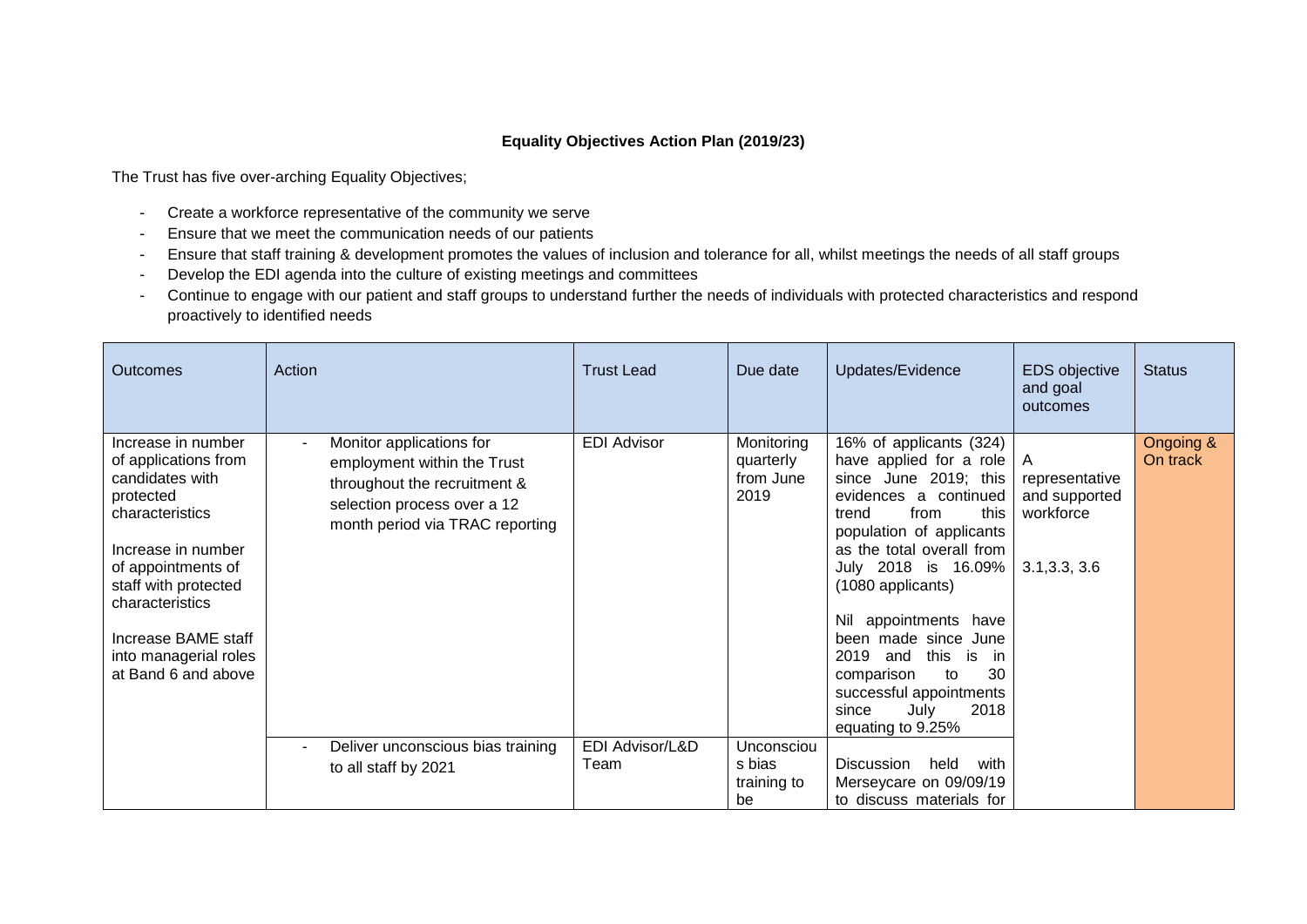|                                                                                   |                                                                                                                                                                                                |                             | delivered<br>by 2021                         | this training to enable it<br>to be created/offered to<br>staff. First session for<br>managers scheduled to<br>$9^{th}$<br>take<br>place<br>on<br>December 2019<br><b>Culture Sensitivity</b><br>including Unconscious |                                            |           |
|-----------------------------------------------------------------------------------|------------------------------------------------------------------------------------------------------------------------------------------------------------------------------------------------|-----------------------------|----------------------------------------------|------------------------------------------------------------------------------------------------------------------------------------------------------------------------------------------------------------------------|--------------------------------------------|-----------|
|                                                                                   | Further develop Trust presence at<br>$\blacksquare$<br>career events in the community,<br>engage in work experience and<br>pre-employment programmes<br>Career advice via networking<br>forums | HR and L&D<br>Teams         | Monitoring<br>quarterly<br>from July<br>2019 | <b>PPF</b><br>Linked<br>the<br>to<br>strategy and community<br>engagement; please see<br>specific action plans in<br>place                                                                                             |                                            |           |
|                                                                                   | Further develop 'working here'<br>page to demonstrate commitment<br>to inclusion in the workplace                                                                                              | <b>HR Team</b>              | October<br>2019                              | Complete                                                                                                                                                                                                               |                                            |           |
|                                                                                   | <b>Introduce Equality Champions</b><br>$\overline{\phantom{a}}$                                                                                                                                | <b>EDI Advisor</b>          | October<br>2019                              | Ongoing                                                                                                                                                                                                                |                                            |           |
| Introduce a 'shadow<br>board' to evidence<br>commitment to<br>inclusive workforce | Increase opportunities for all staff<br>groups to attend/participate in<br>'shadow board'                                                                                                      | <b>Trust Secretary</b>      | May 2019                                     | Complete                                                                                                                                                                                                               | <b>Inclusive</b><br>Leadership<br>4.1, 4.3 | Complete  |
|                                                                                   | Consider EDI when appointing<br>members to link to the above<br>objective of increasing the BAME<br>presence                                                                                   | <b>Trust Secretary</b>      | May 2019                                     | Complete                                                                                                                                                                                                               |                                            |           |
| Ensure our selection                                                              | Where required, develop                                                                                                                                                                        | <b>EDI Advisor &amp; HR</b> | October                                      | <b>PPF</b><br>Linked<br>the<br>to                                                                                                                                                                                      | $\mathsf{A}$                               | Ongoing & |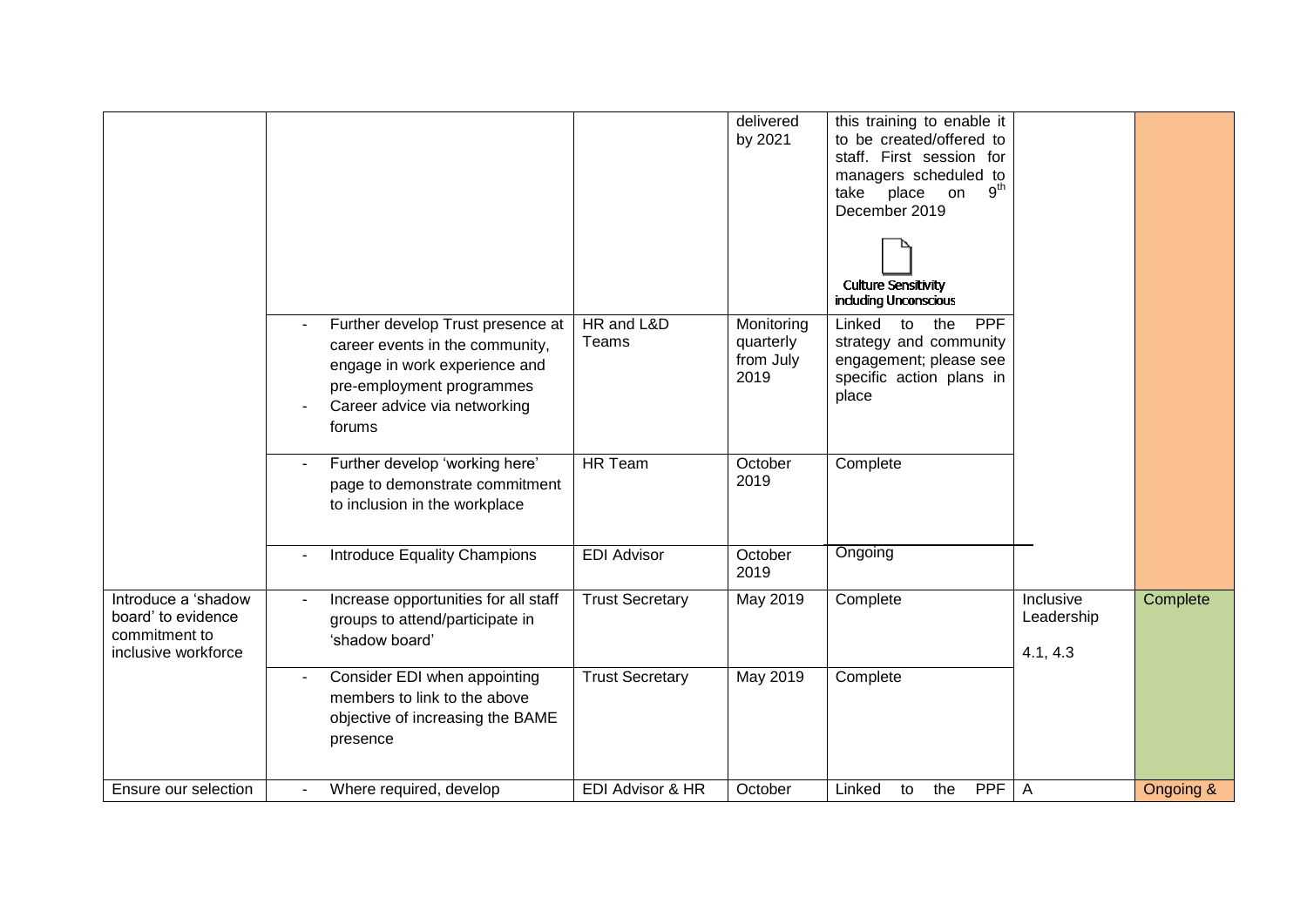| processes are fully<br>inclusive of the<br>community we serve<br>to become the<br>employer of choice                                  | champion links with community<br>groups to improve under-<br>representation i.e. targeted<br>advertising, work shadowing<br>opportunities, pre-application<br>training and offering career advice                                                                                                 | Manager                  | 2019                                                        | strategy and community<br>engagement; please see<br>specific action plans in<br>place                                                                                                 | representative<br>and supported<br>workforce<br>3.1, 3.5                                              | On track              |
|---------------------------------------------------------------------------------------------------------------------------------------|---------------------------------------------------------------------------------------------------------------------------------------------------------------------------------------------------------------------------------------------------------------------------------------------------|--------------------------|-------------------------------------------------------------|---------------------------------------------------------------------------------------------------------------------------------------------------------------------------------------|-------------------------------------------------------------------------------------------------------|-----------------------|
| Use data to<br>evidence that staff<br>from protected<br>groups have equality<br>of opportunity and<br>are free from<br>discrimination | Carry out an annual review of all<br>employee relation casework to<br>determine if staff are reporting<br>any form of discrimination and to<br>ensure that process is<br>fairly/consistently applied across<br>all staff groups (benchmark<br>against local and national data,<br>where possible) | <b>EDI Advisor</b>       | December<br>2019 with<br>reviews<br>quarterly<br>thereafter | <b>WRES</b><br>submitted<br>in<br>2019<br>September<br>and<br>100%<br>reported<br>a<br>of<br><b>BAME</b><br>reduction<br>employees undergoing a<br>formal process as at<br>March 2019 | A<br>representative<br>and supported<br>workforce<br>Inclusive<br>Leadership<br>3.4, 3.6, 4.2,<br>4.3 | Ongoing &<br>On track |
|                                                                                                                                       | Ensure all HR policies have up to<br>date equality impact assessments<br>at the point of review, in line with<br>the policy schedule                                                                                                                                                              | <b>HR Manager</b>        | October<br>2021                                             | Policy schedule is<br>currently on track with<br>EIA's being requested<br>as required                                                                                                 |                                                                                                       |                       |
|                                                                                                                                       | Review HR policy in line with<br>terms of a 'Fair & Just' culture                                                                                                                                                                                                                                 | F&J Project<br>Lead/HRBP | October<br>2019                                             | On schedule                                                                                                                                                                           |                                                                                                       |                       |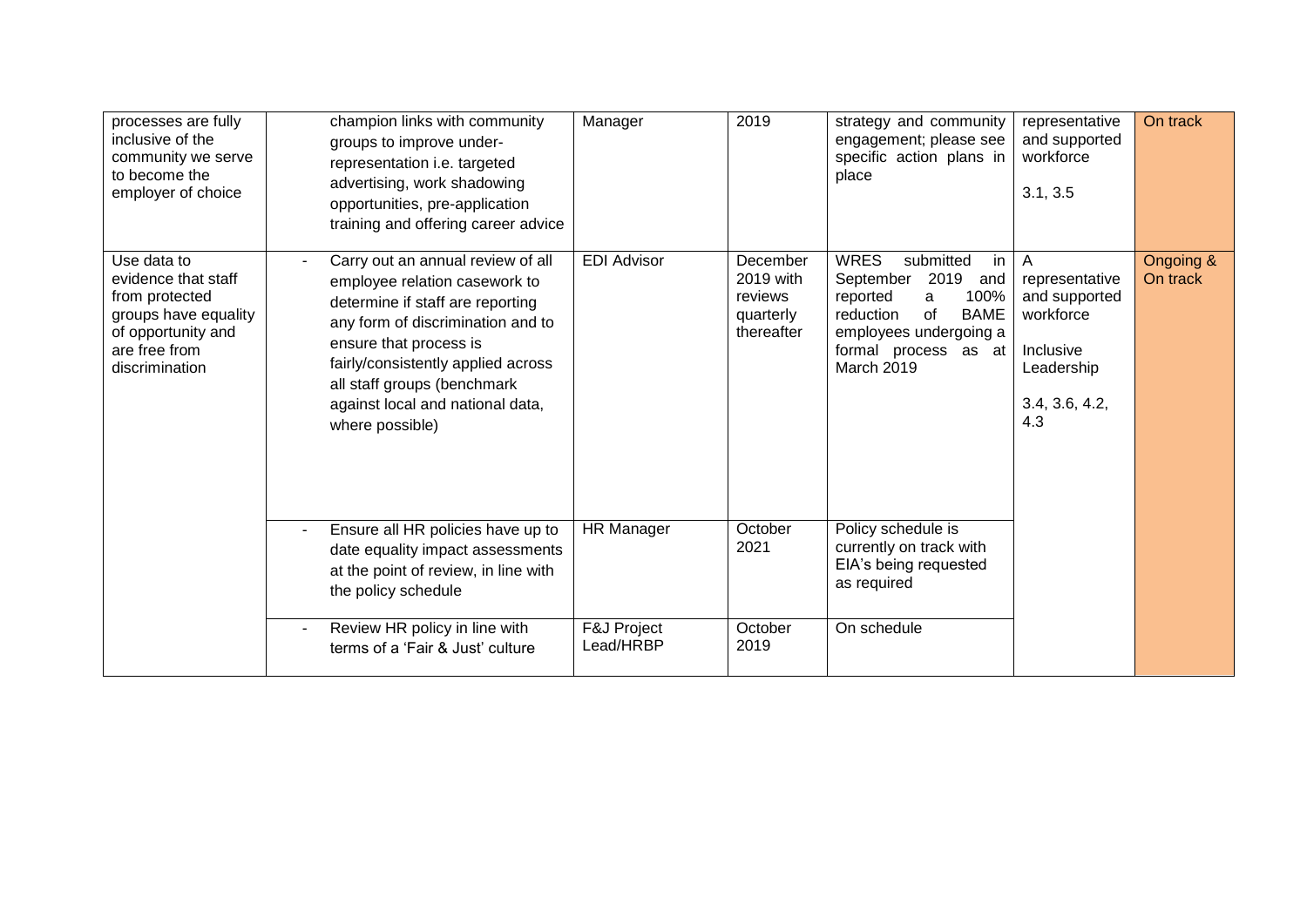|                                                                             | Increase awareness of ESR self-<br>serve and the importance of<br>inputting personal details to help<br>improve analysis of information                                                                                      | <b>EDI Advisor</b>                       | October<br>2020 | Ongoing activity with the<br>Workforce<br>Information<br>Team                                                                                                                                                                                                                                                           |                                                                              |          |
|-----------------------------------------------------------------------------|------------------------------------------------------------------------------------------------------------------------------------------------------------------------------------------------------------------------------|------------------------------------------|-----------------|-------------------------------------------------------------------------------------------------------------------------------------------------------------------------------------------------------------------------------------------------------------------------------------------------------------------------|------------------------------------------------------------------------------|----------|
| Improve the<br>experience of staff<br>with disabilities<br>within the Trust | Deliver actions emerging from<br>WDES action plan in line with<br>timescales presented from NHS<br>England                                                                                                                   | Head of<br><b>Operational HR</b>         | August<br>2019  | <b>WDES</b><br>submission<br>completed on time and<br>associated action plan<br>formulated for review at<br>PPF in September 2019                                                                                                                                                                                       | A<br>representative<br>and supported<br>workforce<br>Inclusive<br>Leadership | Complete |
|                                                                             | Implement 'supported interns'<br>with Greenbank College via<br>providing the opportunity for three<br>placements for individuals with<br>disabilities to gain work<br>experience in three different<br>departments each term | Learning &<br>Development<br>Facilitator | August<br>2019  | Ongoing activity linked<br>to work within the<br>community and is being<br>monitored as part of the<br>PPF strategy<br>Scheduled two with a<br>third intern possible due<br>to start with the Trust on<br>9 <sup>th</sup> September 2019<br>(clinical coding, L&D<br>and Pharmacy) for the<br>duration of a school year | 3.1, 4.1, 4.3                                                                |          |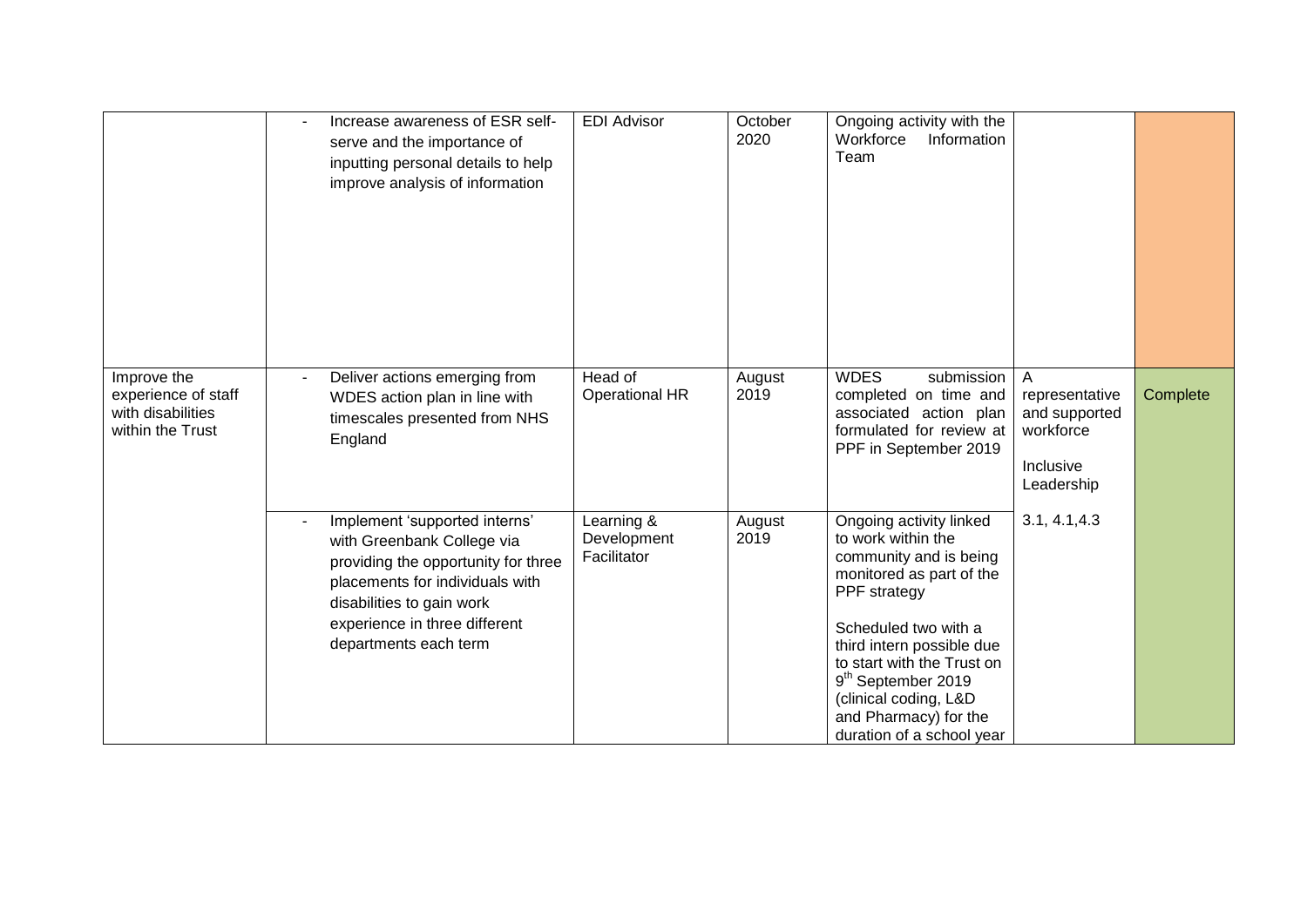| Enable equity of<br>access to training for<br>all staff to ensure<br>training delivered<br>meets the needs of        | Add demographic questions to<br>evaluation sheets to determine<br>any outstanding needs of those<br>attending                                                                     | Head of OD                                 | April 2019        | Complete                                                                                                                                                              | A<br>representative<br>and supported<br>workforce                                                     |                                                                |
|----------------------------------------------------------------------------------------------------------------------|-----------------------------------------------------------------------------------------------------------------------------------------------------------------------------------|--------------------------------------------|-------------------|-----------------------------------------------------------------------------------------------------------------------------------------------------------------------|-------------------------------------------------------------------------------------------------------|----------------------------------------------------------------|
| protected groups                                                                                                     | Annual reports to be prepared<br>from OD detailing which groups of<br>staff have accessed training in<br>comparison to the previous<br>quarter                                    | Head of OD                                 | September<br>2019 | Complete - next report<br>due December 2019                                                                                                                           | 3.3, 3.6                                                                                              |                                                                |
| Patient stories on<br>E&D related matters<br>to be fed back to<br>staff via Divisional<br>Board, In the Loop<br>etc. | Ensure patient stories on EDI<br>related matters are included on<br>staff communications and at<br>senior meetings such as<br>divisional board and PPF<br>quarterly, as a minimum | EDI Advisor &<br>Head of<br>Communications | <b>June 2019</b>  | Staff story on pre-<br>employment programme<br>delivered to PPF in June<br>2019                                                                                       | A<br>representative<br>and supported<br>workforce<br>Inclusive<br>Leadership<br>3.1, 3.5, 3.6,<br>4.1 | Complete<br>with an<br>annual<br>review in<br>December<br>2020 |
| Establish staff<br>networks for staff                                                                                | Work in collaboration with local<br>$\sim$<br>Trusts to promote staff networks                                                                                                    | <b>EDI Advisor</b>                         | December<br>2019  | Engaged with Royal<br>Liverpool staff networks<br>and dates/times of<br>meetings are regularly<br>communicated                                                        | A<br>representative<br>and supported<br>workforce                                                     |                                                                |
|                                                                                                                      | Establish BAME staff network                                                                                                                                                      | <b>EDI Advisor</b>                         | December<br>2019  | Completed as above                                                                                                                                                    | 3.4, 3.6                                                                                              |                                                                |
| Enable senior<br>management and<br>the Trust Board to<br>demonstrate their<br>commitment to the<br>EDI agenda        | Develop partnerships with local<br>$\blacksquare$<br>schools and communities to offer<br>board level mentoring                                                                    | <b>HR Director</b>                         | December<br>2019  | Programme of<br>engagement developed<br>and implemented -<br>quarterly reviews of<br>feedback from<br>December 2019 to be<br>collated in order to<br>enable programme | Inclusive<br>Leadership<br>4.1, 4.2, 4.3                                                              | Ongoing &<br>On track                                          |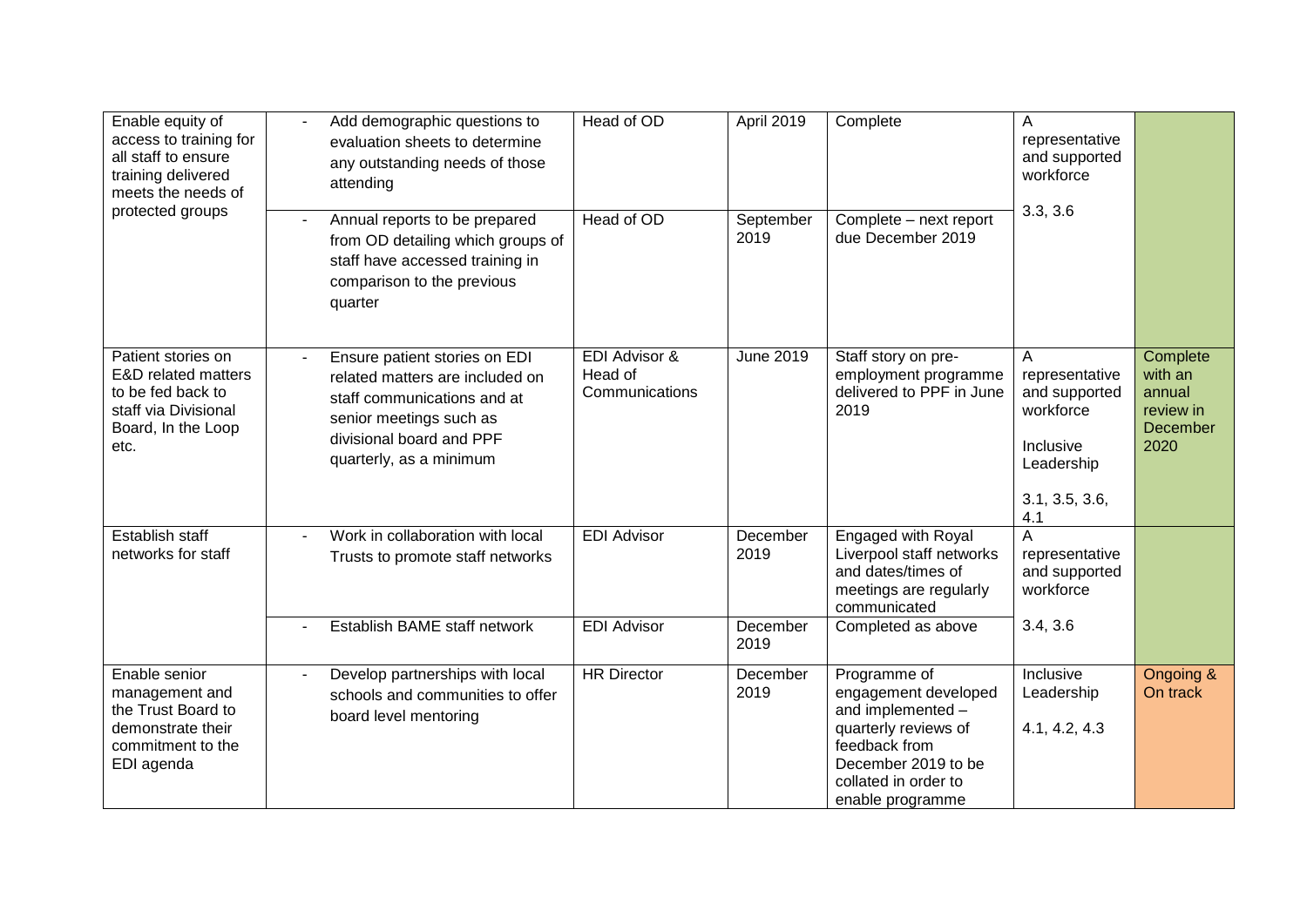|                                                                                              |                                                                                                                                         |                                                         |                  | evaluation                                                                                                                                                                                     |                                                                       |                       |
|----------------------------------------------------------------------------------------------|-----------------------------------------------------------------------------------------------------------------------------------------|---------------------------------------------------------|------------------|------------------------------------------------------------------------------------------------------------------------------------------------------------------------------------------------|-----------------------------------------------------------------------|-----------------------|
| Ensure patient<br>information leaflets<br>are up to date and<br>accessible for all           | Finalise the e-leaflet project and<br>make leaflets visual                                                                              | <b>Head of Patient</b><br>Audit & Patient<br>Experience | May 2019         | Complete - Leaflets and<br>website in other formats<br>and languages                                                                                                                           | Improved<br>patient access<br>and<br>experience                       | Ongoing &<br>On track |
| protected groups                                                                             | Annual audit of patient leaflets to<br>ensure accessibility and usability                                                               | <b>Head of Patient</b><br>Audit & Patient<br>Experience | May 2020         |                                                                                                                                                                                                | 2.1, 2.2, 2.4                                                         |                       |
|                                                                                              | Share information about a<br>patients additional communication<br>needs both inside and outside of<br>the Trust                         | <b>Divisional Leads</b>                                 | May 2019         | Complete - Accessible<br>standard legislation in<br>place<br>Self-referral system for                                                                                                          |                                                                       |                       |
|                                                                                              |                                                                                                                                         |                                                         |                  | Maternity booking<br>Social Inclusion team                                                                                                                                                     |                                                                       |                       |
|                                                                                              |                                                                                                                                         |                                                         |                  | support in the LINK<br><b>CLINIC</b><br>Combined emergency<br>service out of hours<br>between maternity and<br>Gynaecology to improve<br>service and delay in<br>waiting for medical<br>review |                                                                       |                       |
|                                                                                              |                                                                                                                                         |                                                         |                  | Individual review of all<br>occasions when access<br>has been difficult by<br>women and<br>performance indicators<br>not met                                                                   |                                                                       |                       |
| Enhance<br>communication and<br>patient experience<br>for people with<br>disabilities coming | Develop blog/podcasts available<br>online to detail to patients about<br>what to expect upon a visit to the<br>Trust for major services | Heads of<br>Midwifery/Nursing/<br>Communication<br>Team | December<br>2019 | Membership at Patient<br><b>Experience Senate</b><br>Link clinic / Interpreters/<br>social inclusion workers/                                                                                  | <b>Better Health</b><br><b>Outcomes</b><br>Improved<br>patient access | Ongoing &<br>On track |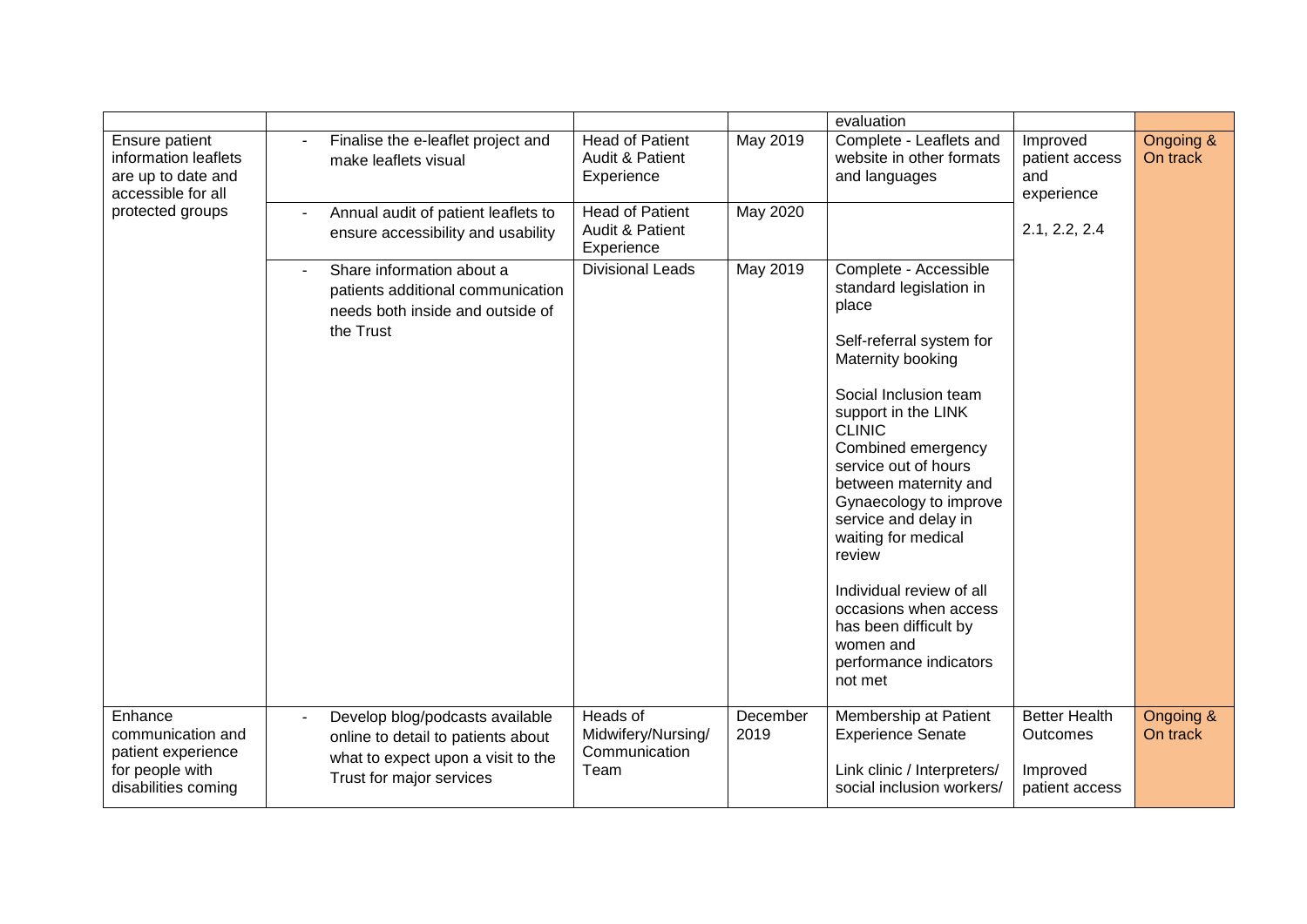| for care at the Trust | Implement Accessible Information   | Big word                                     | and            |  |
|-----------------------|------------------------------------|----------------------------------------------|----------------|--|
| as part of            | Standard and increase the          |                                              | experience     |  |
| Reasonable            |                                    | Engagement with Action                       | 1.1, 1.2, 1.3, |  |
| Adjustment activities | number of patients who inform the  | on Hearing to improve                        | 1.4            |  |
|                       | Trust that they require additional | services for patients with                   |                |  |
|                       | communication support              | hearing impairment                           | 2.1, 2.2, 2.3  |  |
|                       | <b>Implement Deaf Awareness</b>    |                                              |                |  |
|                       | action plan                        |                                              |                |  |
|                       |                                    | Offsite provision of<br>services at Aintree, |                |  |
|                       |                                    |                                              |                |  |
|                       |                                    | Kirby to include                             |                |  |
|                       |                                    | Outpatient clinics and                       |                |  |
|                       |                                    | Ambulatory surgery as                        |                |  |
|                       |                                    | well as day case surgery                     |                |  |
|                       |                                    | at Aintree Hospital                          |                |  |
|                       |                                    | <b>Personalised Maternity</b>                |                |  |
|                       |                                    | Care Budgets/ Maternity                      |                |  |
|                       |                                    | Early Adopter and                            |                |  |
|                       |                                    | Pioneer site - LMS                           |                |  |
|                       |                                    | Cheshire and Mersey                          |                |  |
|                       |                                    |                                              |                |  |
|                       |                                    | Patients with learning                       |                |  |
|                       |                                    | difficulties, mental health                  |                |  |
|                       |                                    | or autism spectrum are                       |                |  |
|                       |                                    | allowed relatives to stay                    |                |  |
|                       |                                    | with them throughout                         |                |  |
|                       |                                    | their stay. Pro-active                       |                |  |
|                       |                                    | admissions for these                         |                |  |
|                       |                                    | groups with pre -                            |                |  |
|                       |                                    | admission and                                |                |  |
|                       |                                    | discharge planning                           |                |  |
|                       |                                    |                                              |                |  |
|                       |                                    | Admission procedures                         |                |  |
|                       |                                    | and assessments e.g.                         |                |  |
|                       |                                    | MUST /VTE/ FALLS /                           |                |  |
|                       |                                    | risk assessment                              |                |  |
|                       |                                    | Maternity                                    |                |  |
|                       |                                    |                                              |                |  |
|                       |                                    | Pre-operative                                |                |  |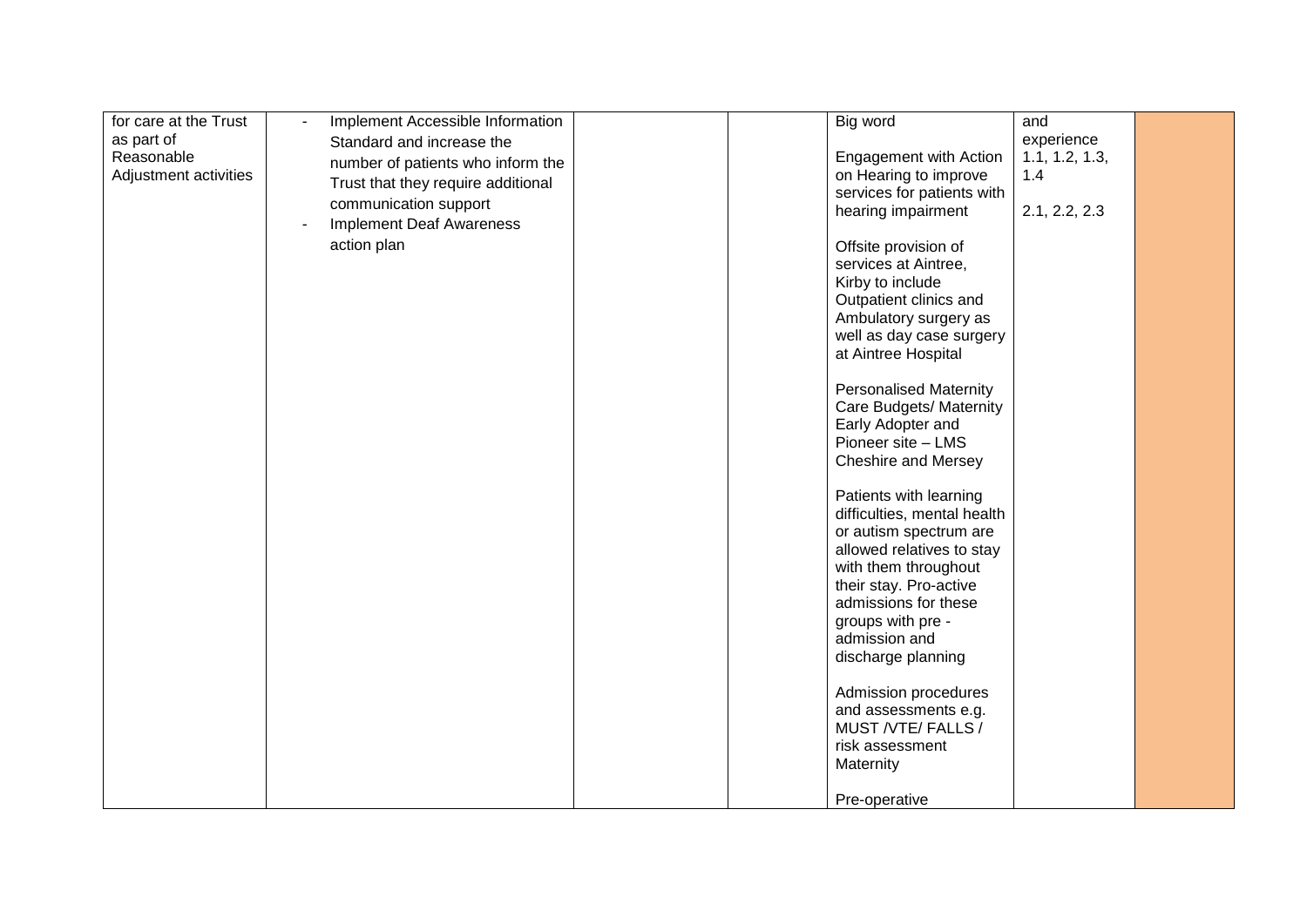|                                                                                                                                                          |                                                                                                                                                                                                                                                                                              |                                                  |                   | assessments                                                                                                                                                                                                                                                                                                                                                                                                                                                                                                                                                                                |                                                                                                                                                                                |                       |
|----------------------------------------------------------------------------------------------------------------------------------------------------------|----------------------------------------------------------------------------------------------------------------------------------------------------------------------------------------------------------------------------------------------------------------------------------------------|--------------------------------------------------|-------------------|--------------------------------------------------------------------------------------------------------------------------------------------------------------------------------------------------------------------------------------------------------------------------------------------------------------------------------------------------------------------------------------------------------------------------------------------------------------------------------------------------------------------------------------------------------------------------------------------|--------------------------------------------------------------------------------------------------------------------------------------------------------------------------------|-----------------------|
|                                                                                                                                                          |                                                                                                                                                                                                                                                                                              |                                                  |                   | Interpretation service to<br>change in July 2019                                                                                                                                                                                                                                                                                                                                                                                                                                                                                                                                           |                                                                                                                                                                                |                       |
| Remove barriers to<br>access/health<br>inequalities to<br>maternity services<br>for all with specific<br>focus to migrant and<br>asylum seeking<br>women | Review policies and processes to<br>understand the pathways for<br>access and understand how/if<br>these can be removed<br>Engage directly with migrant and<br>$\blacksquare$<br>asylum seeking women to better<br>understand the barriers they face<br>when accessing maternity<br>services | Deputy Head of<br>Midwifery/Communi<br>ty Matron | September<br>2019 | Barriers identified and<br>measures put in place to<br>remove<br>Presence of<br>representatives from<br>MRANG in the antenatal<br>clinic to support asylum<br>seekers<br>Pop up birth centre-<br>addressing health<br>inequalities by making<br>Kirby a community hub.<br><b>ESOL/Social</b><br>prescribing at Toxteth<br>library<br><b>Local Domestic Violence</b><br>women's group meeting<br>on site and LIVPIP<br>meetings<br>Family can attend<br>consultations with<br>patients<br>Family centred care<br>model in the neonatal<br>unit<br>Introduction of the<br><b>WHOSE SHOES</b> | <b>Better Health</b><br>outcomes<br>Improved<br>patient access<br>and<br>experience<br>Inclusive<br>Leadership<br>1.1, 1.2, 1.3,<br>1.4, 1.5<br>2.1, 2.2, 2.3, 2.4<br>4.1, 4.3 | Ongoing &<br>On track |